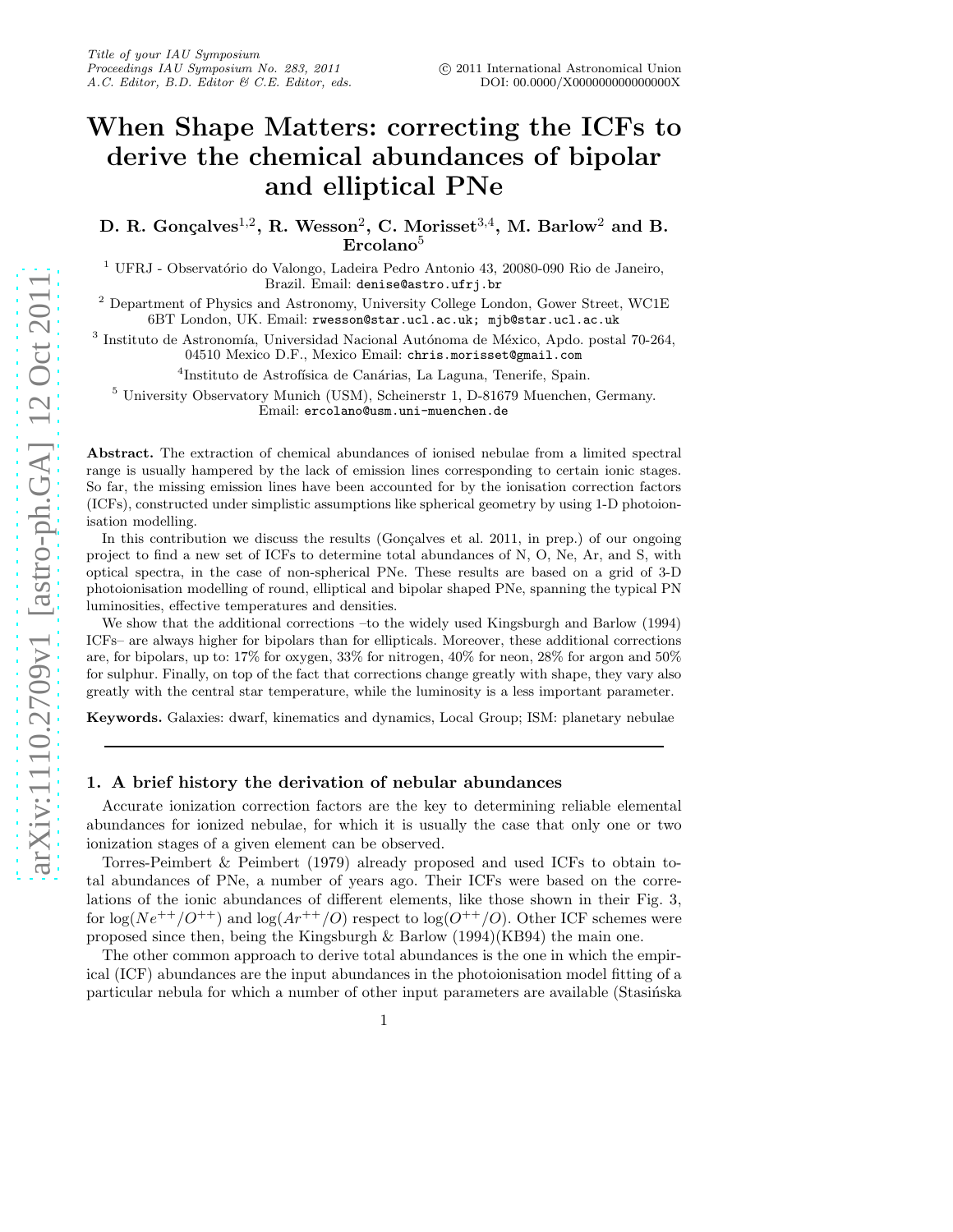2 Gonçalves et al.



Figure 1. The density maps of the 3-D models. The outer radius of all the 6 B and E geometries adopted are also given. Top: the size variation with luminosity, for bipolars. Bottom: the largest elliptical density distribution.

2002). In this case the empirical abundances are varied until the predicted emission-line ratios (and emission-line maps) match the observations (see, for instance, Gonçalves et al. 2006).

## 2. Our grid of 3-D models for bipolar and elliptical PNe

For this study we use mocassin (a fully 3-D Monte Carlo photoionisation code): i) which treats the basic ionization and recombination (including charge-exchange and dielectronic recombination) physical processes; ii) in which the stellar and diffuse radiation fields are treated self-consistently; and iii) is completely independent of the assumed nebular geometry (Ercolano et al. 2003, 2005, 2008).

The space parameter to be explored was defined following the previous studies of Alexander & Balick (1997), Perinotto et al. (1998), Gruenwald & Viegas (1998) and Morisset & Stasińska (2008). We explored blackbody central star temperature  $(T_{eff})$  and luminosity (L) ranges similar to theirs, with: three different L  $(2 \times 10^3 \text{ L}_{\odot}, 1.1 \times 10^4 \text{ L}_{\odot})$ and  $2 \times 10^4$  L<sub>☉</sub>); and varying the  $T_{eff}$  from  $50 \times 10^3$  to  $200 \times 10^3$  (K) in steps of 25,000 K. The set of chemical abundances of the models are two, those of non-type I and type I PNe, as defined by KB94, for He, C, N, O, Ne, Ar and S. Bipolar (B) and elliptical (E) bright rim geometries are adopted (see Figure 1), with constant electron densities  $(N_e)$  of  $3 \times 10^3$  cm<sup>-3</sup> within the shells, and a much higher constant  $N_e$  in the torus of the bipolar models ( $N_e$ (torus)=6× $N_e$ (lobes), Tafoya et al. 2009). Finally, the inner and outer radius are varied in order to keep all models radiation bounded. As a consequence the higher the luminosity, the larger the nebula.

### 3. Results and highlighting remarks

Remembering that no ICFs are needed for He/H (the exception would be the very low-excitation PNe), we discuss only the results for  $O/H$ ,  $N/H$ ,  $Ne/H$ ,  $S/H$ , and  $Ar/H$ (hereafter, we use X, instead of  $X/H$ , as the total abundance of a given element). The reader is referred to the KB94's work to check the set of ICFs we use for the present analysis, that is restricted to the equations valid when optical (only) spectra are available. Namely, these are equations (A1), (A9), (A28), (A30), and (A36) of their Appendix A.

In our study, first, the line intensities given by mocassin for the 126 different models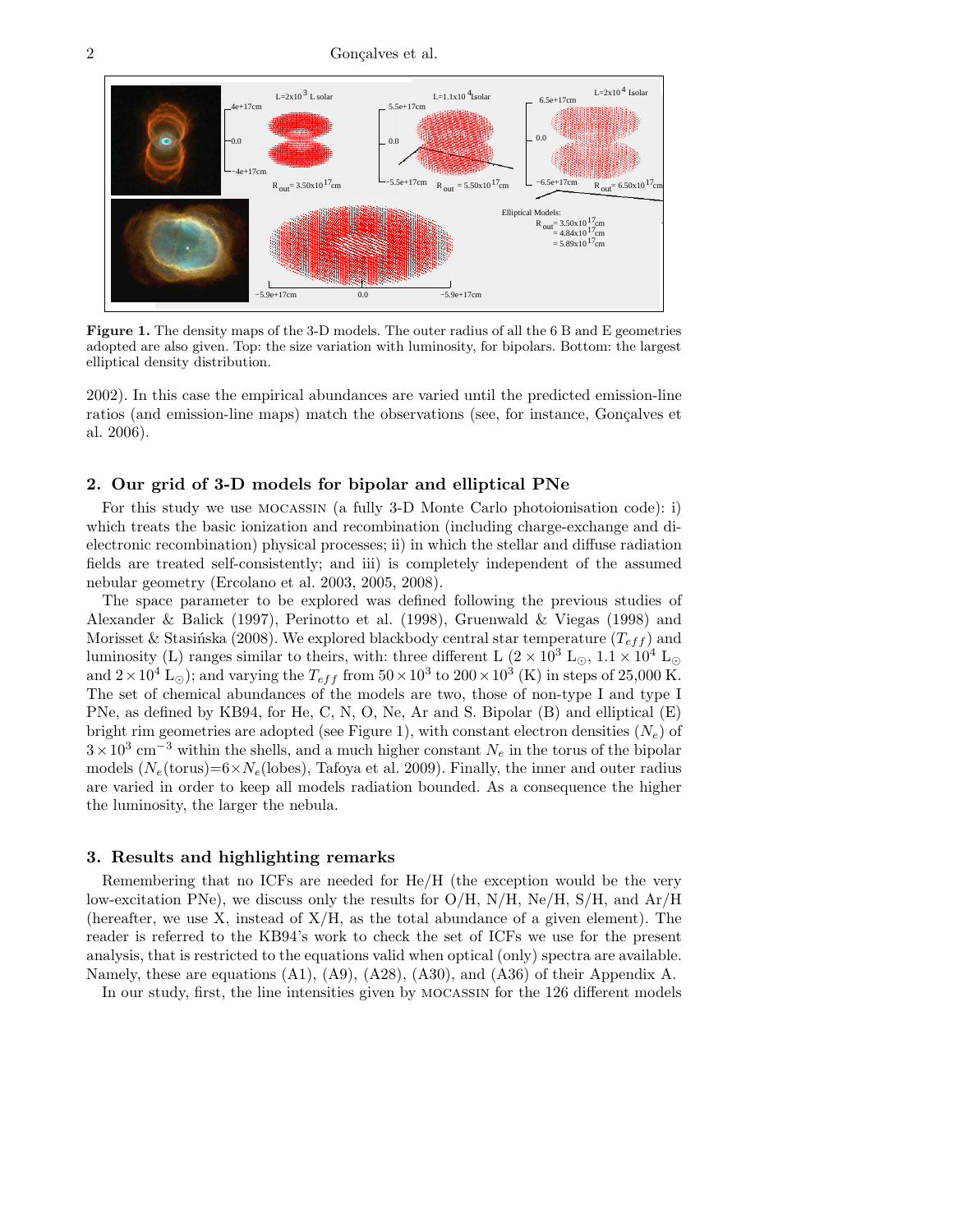

Figure 2. The variation of the KB94<sub>ICF</sub> to MOC<sub>ICF</sub> ratio for N, O, Ne, S and Ar with  $T_{eff}$ , L, chemical type and morphology. The 3 luminosities are show one by one, for nitrogen, in the top-left panel and then all together in the top-right one. Red (dark blue), white blue (green) and magenta (grey) represent the  $2 \times 10^3$  L<sub>☉</sub>,  $1.1 \times 10^4$  L<sub>☉</sub> and  $2 \times 10^4$  L<sub>☉</sub> elliptical (bipolar) models, respectively. The same colors apply to the other elements. Squares are for bipolar, while circles are for elliptical PNe, being the empty symbols for non-type I and the filled ones for type I PNe models. The doted line indicates the total agreement between the two ICFs, therefore points above (below) it indicate over (under) estimation of the true ionization correction factor that would completely account for the total chemical abundances of these elements.